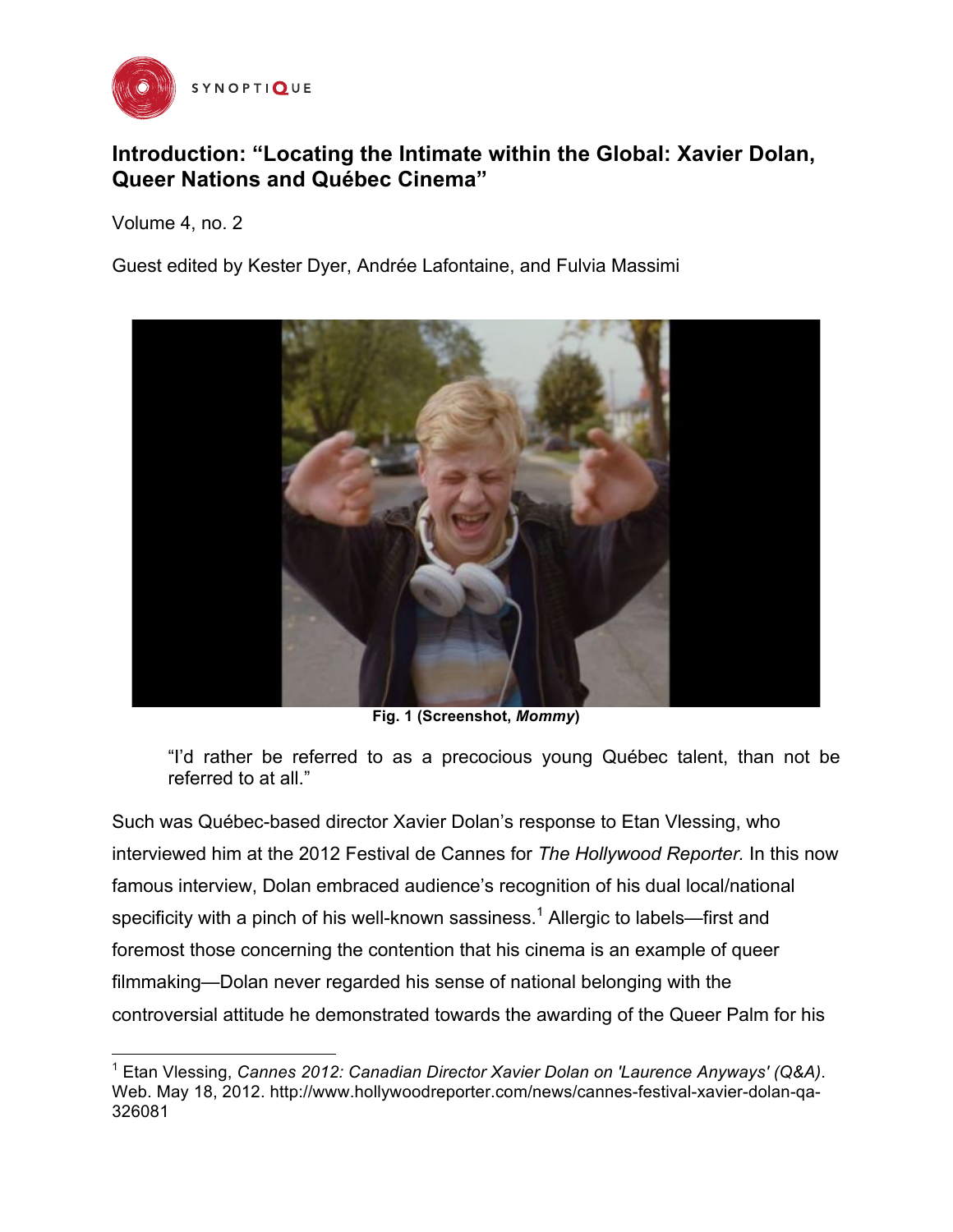third feature *Laurence Anyways* (2012), also at Cannes. In an interview with Canadian television host George Stroumboulopoulos, Dolan further elaborated on the subject:

"I define myself as a Canadian *person* because I live in Canada, I define myself as a Québécois *filmmaker* because my movies are soaked with the Québécois attitude, and culture, and language, and vocabulary, and history… so yes, I define myself as a Québécois filmmaker."<sup>2</sup>

Whereas Dolan himself often discusses the exploration of gender and sexuality in his films as a reflection on the vast spectrum of human relationships, rather than a matter of queer "categorization," the relevance of his cinema to the specificity of Québécois spaces and identities has never been questioned with the same vehemence. On the contrary, it has been a *fil rouge* running through Dolan's filmography up to his latest feature *Mommy* (2014), paradoxically the most Québécois of his films in spite of its global circulation and critical acclaim.

Following in the steps of Québécois directors such as Denis Villeneuve, Jean-Marc Vallée, and Philippe Falardeau—who have all successfully emigrated to Hollywood in recent years—Dolan is currently exploring the international possibilities of his career, directing French band Indochine's *College Boy* video, British singer Adele's music video *Hello*, and working on the upcoming French-Canadian and US productions of *Juste la fin du monde* (2016) and *The Death and Life of John F. Donovan* (2016, in preproduction). However, Dolan's "very Québécois" profile combined with the wide circulation of his films in foreign markets continues to enhance the relevance of Québec's cultural specificity within wider frameworks of film reception, and the director's prolific output provides a growing corpus from which rich thematic, socio-political, and aesthetic approaches can be considered. With this in mind, *Synoptique* has taken Dolan's work and its relevance for both Québec and world cinema as an occasion to intervene in the debate on the global reach of small national and subnational cinemas sparked in the last decade from the publication of Mette Hjort's ground-breaking book *Small Nation, Global Cinema* (2005). In light of growing interest in these branches of Film Studies scholarship, *Synoptique* issue 4.2 will use Dolan's cinema as a departure

 <sup>2</sup> *Xavier Dolan on George Stroumboulopoulos Tonight: Interview*. Web. October 5, 2012. https://www.youtube.com/watch?v=ynEqZzz-EMs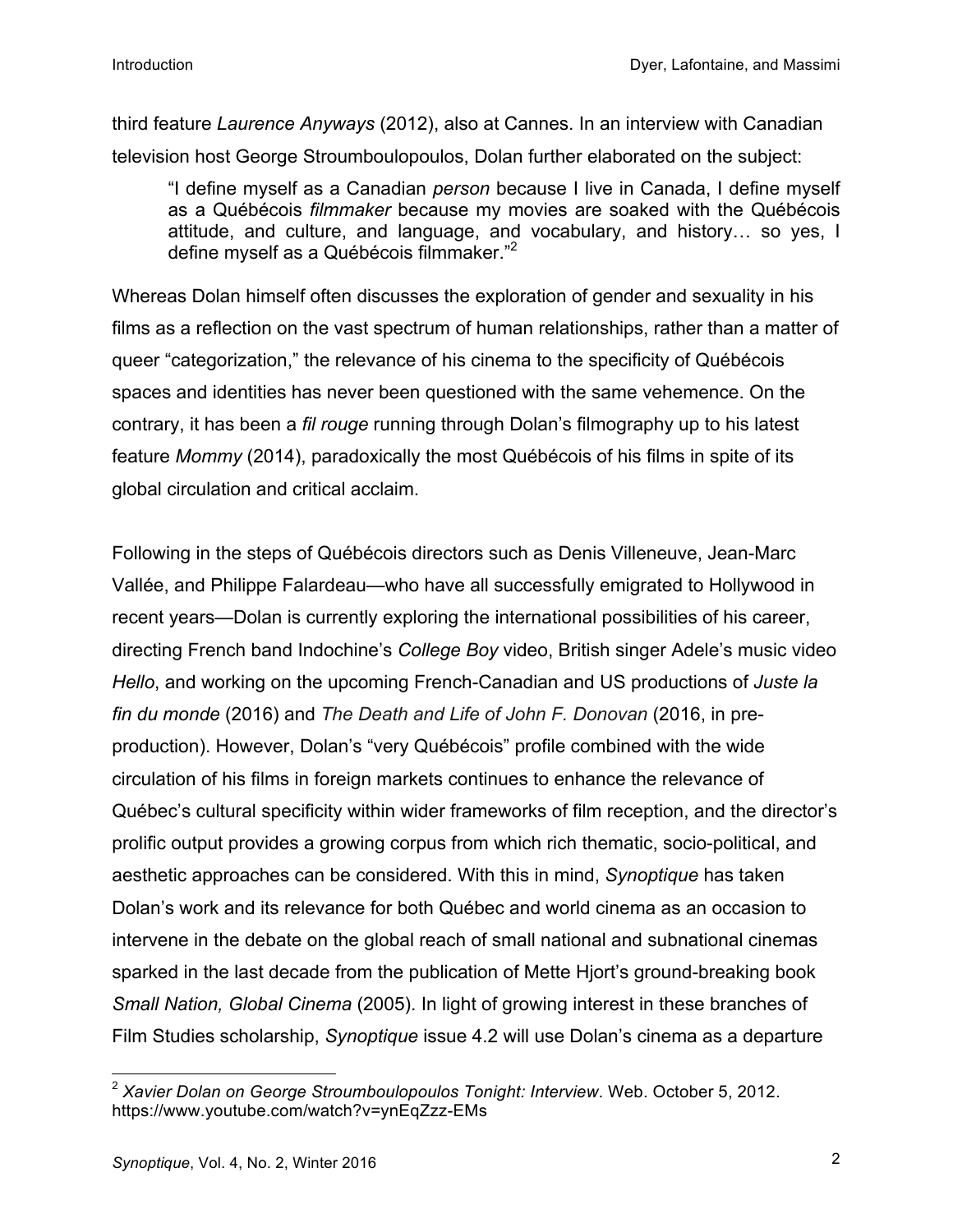point to reconsider the position of Québec film and Québécois cultural imaginary within a global cinematic culture.

Far from representing mere dichotomies of space, time, and feeling, the local and the global, the intimate and the public, the marginal and the central are crucial concepts around which the articles of this issue explore two intertwined sets of thoughts. On a wider scale, they highlight the tensions embedded in the circulation, reception, and production of moving images across the globe. On a more local scale, these articles locate in Québec cinema, and in Dolan's *oeuvre* more specifically, an ideal terrain for a challenging re-articulation of gendered and national issues within the contemporaneity of subnational film industries, imaginaries, and cultures.

In the opening article of the peer reviewed section, "A Boy's Best Friend is His Mother: Québec Matriarchy and Queer Nationalism in the Cinema of Xavier Dolan," guest editor Fulvia Massimi identifies Dolan's cinema as a privileged case study for the postrevolutionary revision of Québec's nationalist design within the framework of feminist and queer perspectives on nationhood. Departing from dominant critical accounts of the heterocentric impulses of Québec's nationalism under the Quiet Revolution, Massimi aims to underscore how the predominance of queer and feminist discourses in Dolan's representation of alternative family structures and mother-son relationships poses a challenge to traditional male-driven understandings of Québec's national identity.

Following up on the relocation of queer and female bodies at the core of an alternative understanding of Québec's cinematic and socio-cultural identity, Jason R. D'Aoust's article "Les voix queers dans *Mommy* de Xavier Dolan" examines the polyphonic texture of Dolan's most recent film by taking up the materiality of its multiple voices as a way to challenge the normativity of logocentrism in feminist and queer terms. D'Aoust passionately examines the employment of the *joual* vernacular and the performative incorporation of the soundtrack within the film, so as to point towards the ingenuity of *Mommy*'s take on queer sexuality and female subjectivity via the vocal construction of transgressive identities.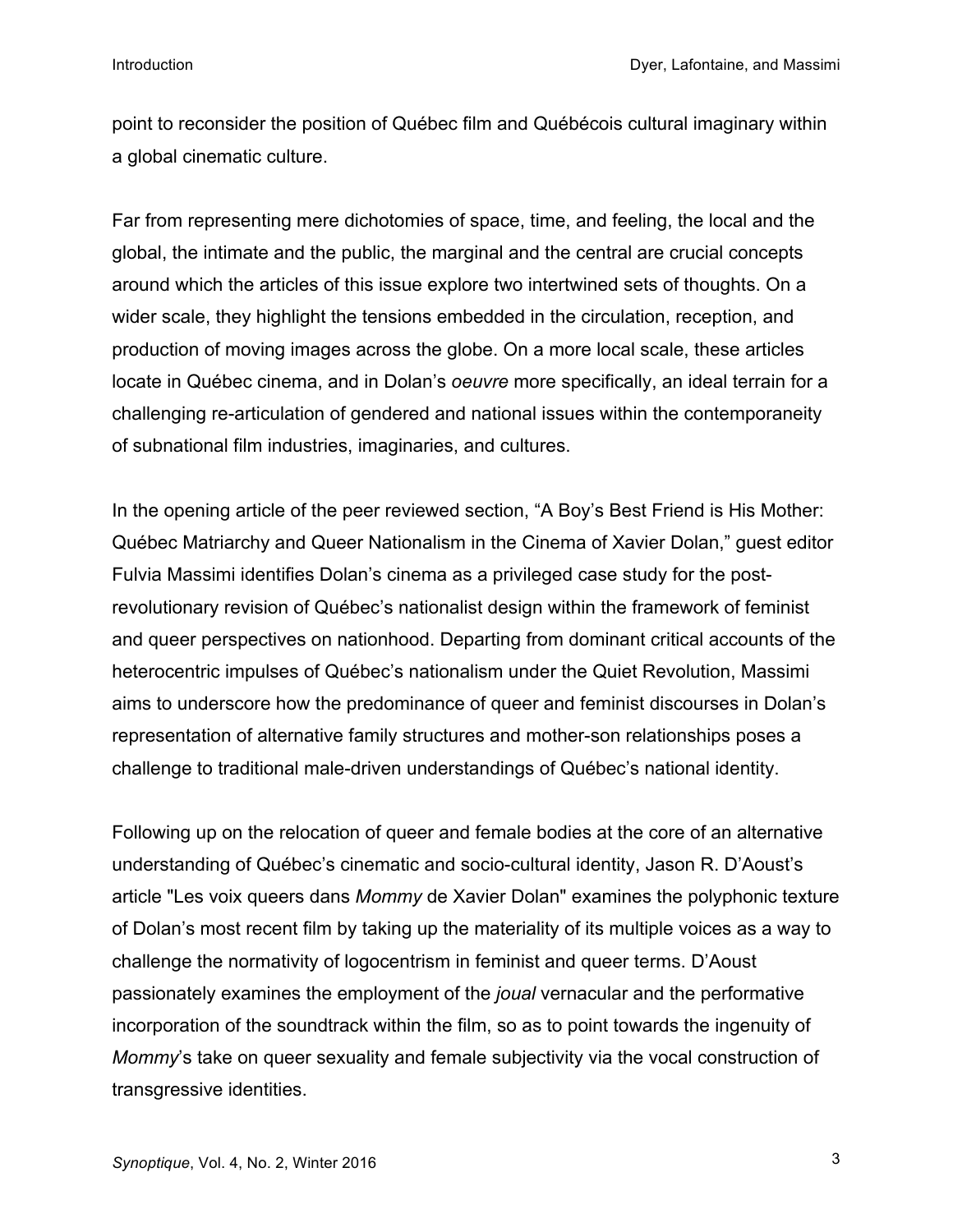Moving from the particular of Dolan's cinema to the broader horizons of Québec film production and cultural representation, Julie Ravary's and David Hanley's contributions to the peer-reviewed section further interrogate the tensions between the intimate and global stances of Québec cinema that sit at the core of this issue's very title. The question of intimacy is especially central to Julie Ravary's historical and feminist account of Yves Simoneau's *Pouvoir Intime* (1986), wherein she recovers an understudied but highly emblematic piece of Québec's post-referendum film history and makes it resonate within the larger context of Québécois post-revolutionary momentum. Her article "Pouvoir et déclin de l'intime: Films postréférendaires, identités genrées et identités sexuelles" indeed focuses on the transgressive mise-en-scène of the "masculine" femininity and homosexual masculinity of the film's protagonists as a symptomatic reaction to the heterosexist design of nationalist movements in the wake of the first referendum for Québec's independence.

Opting for a "top-down" approach in lieu of Ravary's "bottom-up" one, David Hanley's "Conceptualizing Quebec National Cinema: Denys Arcand's Cycle of Post-Referendum Films as Case Study" situates the global impact of Québec subnational cinema at the core of its argument. Hanley aims to place Québec's film industry within an international context, using Denys Arcand's francophone film production to understand the different ways that domestic and foreign "mainstream" audiences receive and perceive Québécois films. Arcand's cycle of films concerned with the failure of Québec's national sovereignty is thus taken as a model for the application of Stephen Crofts' national cinema paradigm to Québec cinema, and as a case study to explain how and why certain films cross borders into foreign markets.

Hanley's account of the globalization of Québec's film industry guides the reader into the non-peer reviewed section of this issue, which features an interview with Bill Marshall conducted by the guest editors as its opening piece. Author of *Quebec National Cinema* (2001) and *The French Atlantic* (2009), among other seminal contributions to the study of Québec cinema and Francophone cinema at large, Marshall discusses the shifting paradigms of post-national and global cinema in relation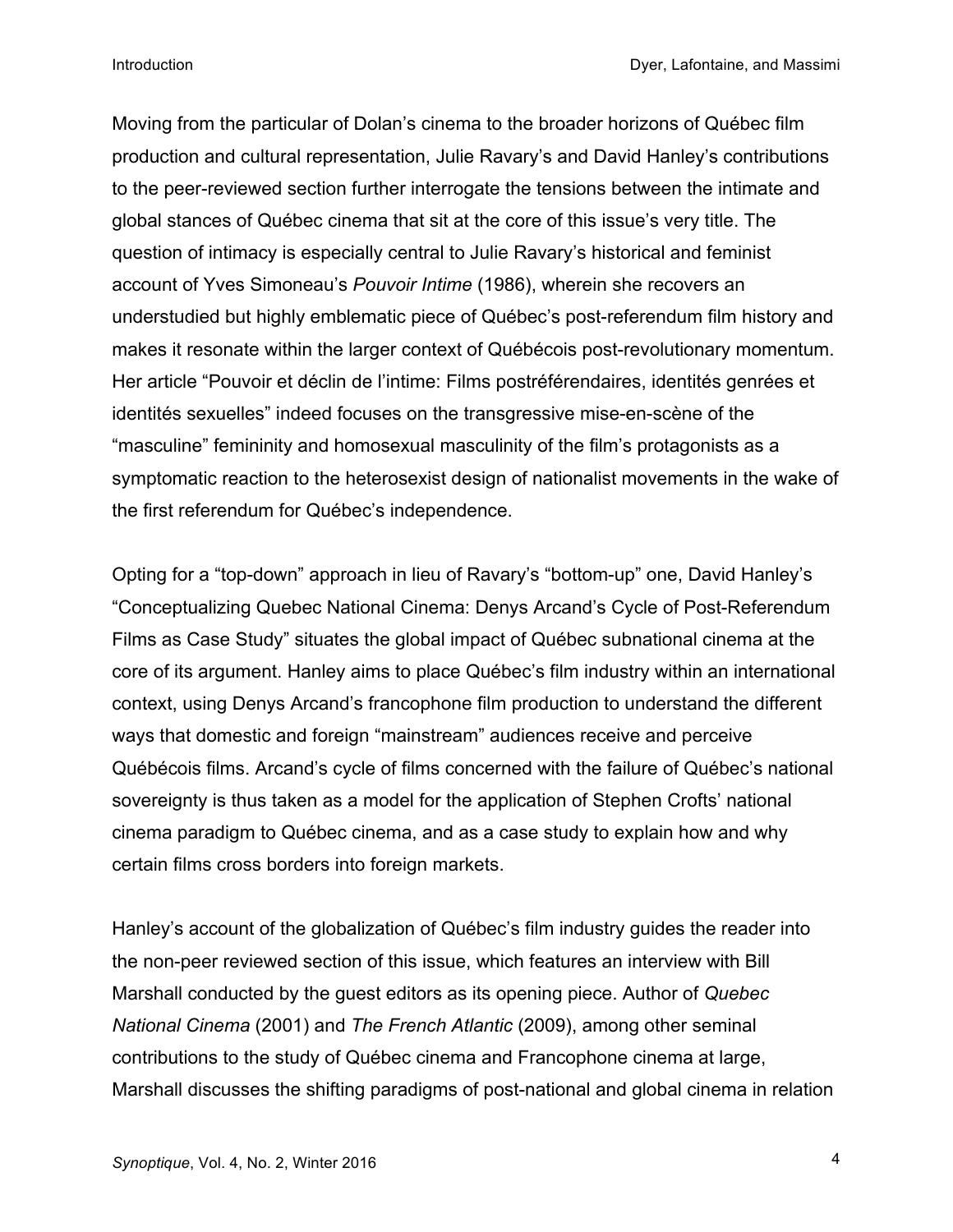to Québec's film production, and more broadly, to *la francophonie*. Resituating his own scholarship within the evolving context of global film productions and circulations, Marshall refers to Dolan as one of the most significant examples of the emerging transnational dynamics in Québec cinema, as well as in the wider context of the 'Francophone Atlantic.'

The following contribution to the non-peer reviewed section of the issue, "Lectures croisées et pistes de réflexions autour de *Laurence Anyways,*" is comprised of three different critical perspectives on Dolan's third film, and seeks to address the current dearth of scholarly work on this key film. This dossier performs a bilingual cross-reading of *Laurence Anyways*, approaching his articulation of intimacy and subjectivity through the lens of fashion, gender, and queer theory. Christina Brassard's contribution "La transgression de la norme chez Dolan: une invitation à l'émancipation" employs key concepts from Judith Butler's canonical work on gender to unpack the resistance to heteronormative behaviours exhibited in the film within the broader context of contemporary Québec cinema. Katrina Sark's "The Language of Fashion and (Trans)Gender in Dolan's *Laurence Anyways*" takes up the popularization of the colourblock fashion trend between 2009 and 2013 to investigate the impact of the chromatic and clothing choices within the film on the construction of the characters' identity and interiority. Finally, Angela Urrea and Mariana Gil-Arboleda's "*Laurence Anyways*: The Transgression, Narrative and *Mise-en-Scène* of Transition" reprises Butler's gender theory to discuss the importance of the encounter with otherness in the search and construction of Laurence's identity.

The transgression of the heteronormative design of (French) Canadian nationhood discussed within the cross-reading of *Laurence Anyways* taps into broader questions of homonormativity and homonationalism addressed in the first contribution to this issue's book reviews. Here, Clinton Glenn's review "The True (Homonational) North, Strong and Free" provides an insightful account of OmiSoore H. Dryden and Suzanne Lenon's edited collection *Disrupting Queer Inclusion: Canadian Homonationalisms and the Politics of Belonging* (2015). The volume's engagement with questions of hetero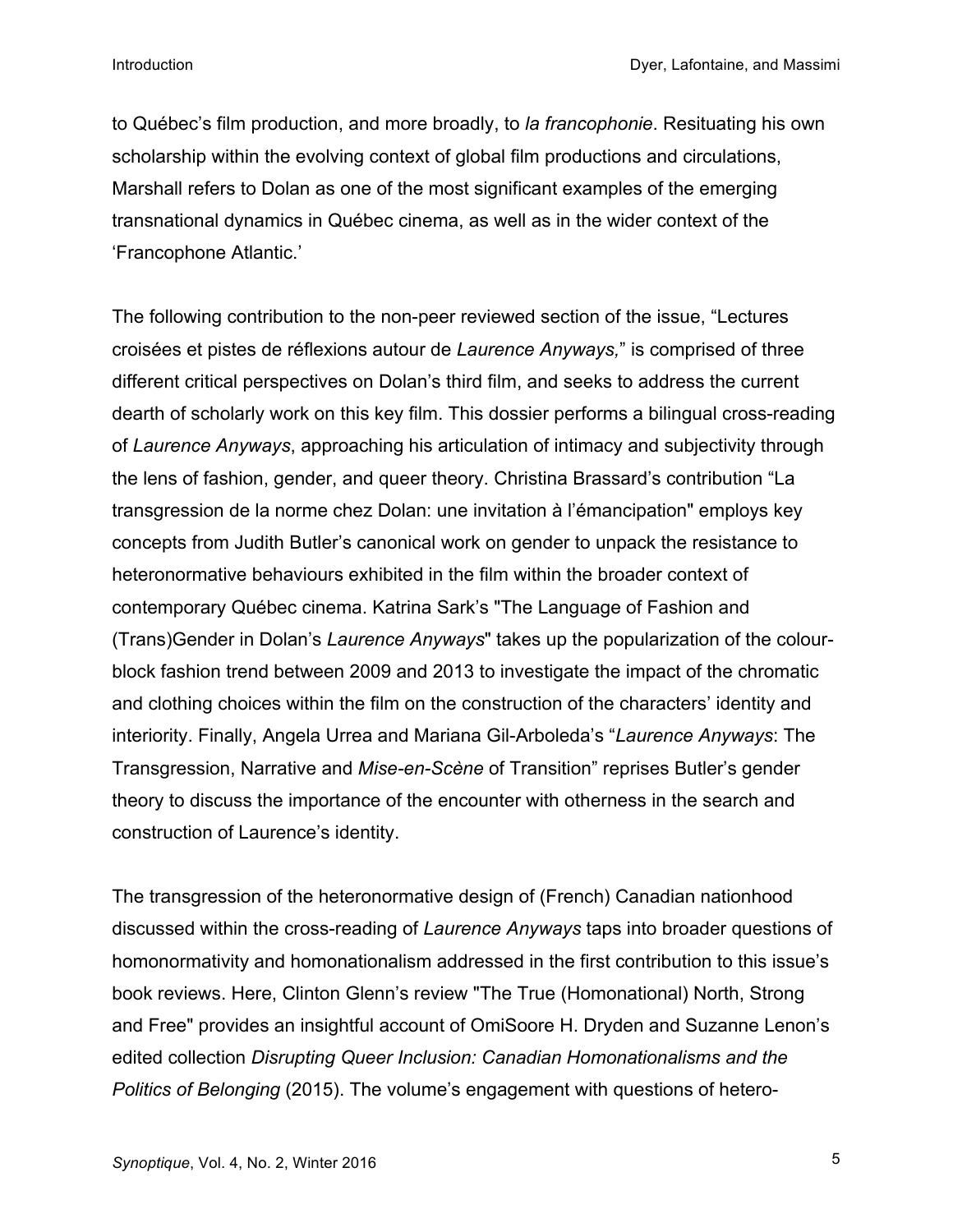patriarchy and pink-washing in the allegedly queer-tolerant Canadian nation-state is carefully examined, so as to provide a potential future reference for the further examination of queer matters within Dolan's cinema as well as Canadian cinemas *tout court.*

The three following contributions in the book review section move away from Canada to travel across different geo-political spaces and trends in Film Studies, situating themselves within the current debate around national and transnational cinemas, generic modes, and theoretical approaches. Meredith Slifkin's analysis of *Melodrama in Contemporary Film and Television* (2014) discusses the relevance of Michael Stewart's anthology in tracing the complex way in which the melodramatic mode works across boundaries of geography, media, genre, and time. Justin Langlois' engaged account of *Recovering 1940s Horror Cinema: Traces of a Lost Decade* by editors Mario DeGiglio-Bellemare, Charlie Ellbé, and Kristopher Woofter traces an American-centric approach in the analysis of a neglected decade of the horror genre. Finally, Parichay Patra's critical inquiry of Suranjan Ganguly's monograph *The Films of Adoor Gopalakrishnan: A Cinema of Emancipation* (2015) challenges limited perspectives on authorship and auteur study in the national context of Indian cinema beyond Bollywood.

The global-local dialectic running through this issue of *Synoptique* ultimately returns to close the cycle in the last section, in which Bradley Warren's review of the 68<sup>th</sup> edition of the Cannes Film Festival and Adam Szymanski's report on the 2015 Cinemalaya Film Festival discuss the opposite polarities of globalized and localized film economies at play in these film festivals. On the one hand, Warren offers a personal insight into one of the world's most notorious A-list festivals in "On Heroines, High Heels and Hierarchies: Challenging the 68th Festival de Cannes' "Year Off"," by focusing on the diversified representations of nuanced female characters as a thread to navigate through the dense corpus of films selected for this edition. On the other hand, Szymanski's "Cinemalaya 2015: A Decade of Philippine Independent Cinema" discusses clusters of films addressing everyday-life in the festival's selection in this tenth instalment of Philippine's most prominent Indie film festival. As a localized